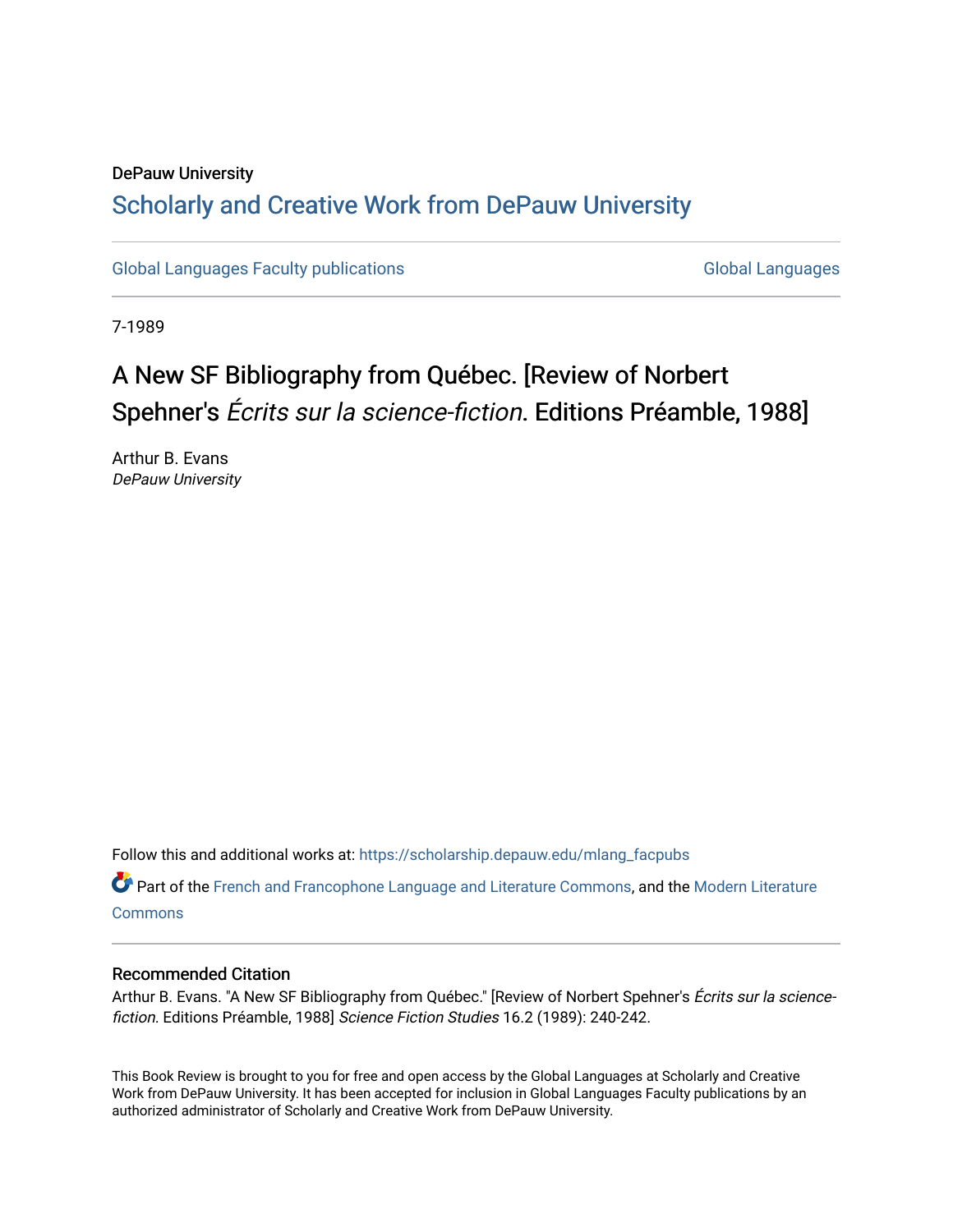# **Science Fiction Studies**

*#48 = Volume 16, Part 2 = July 1989*

### **BOOKS IN REVIEW**

### **A New SF Bibliography from Québec**

**Norbert Spehner.** *Écrits sur la science-fiction: bibliographie analytique des études et essais sur la science-fiction publiés entre 1900 et 1987 (littérature/cinéma/ illustration)***. [Collection "Paralittératures."] Longueuil, Québec: Editions du Préamble, 1988. 535pp. \$35.00**

**This volume is the second publication in a bibliographic series by the Québec SF critic and former editor of Solaris Norbert Spehner--the first being his** *Écrits sur le fantastique* **(1986). Let me say from the outset that, as much as I find this book a very useful addition to current SF scholarship, a great deal of what Mary Ellen Ross said in her review of Spehner's former bibliography (in SFS no. 42) applies to this one as well.**

*Écrits sur la science-fiction* **catalogues, according to its preface, some 4000 critical references on SF in English, French, Italian, Spanish, and German. The book is divided into two main parts: general studies on SF in literature, cinema, and art, and those studies targeting specific SF authors. The first part (pp. 25-308) is subdivided into six sections: (1) special numbers of periodicals; (2) general reference works such as bibliographies and dictionaries; (3) articles and works dealing with SF history, themes, theory, and the publishing industry (classified in three parts: books, articles and prefaces, and unpublished dissertations and theses); (4) SF pedagogy and literature for youth; (5) SF in art; and (6) SF in cinema (classified into books, articles, and special numbers of periodicals). The second part (pp. 311-480) lists, initially, those studies which focus on selected groups of SF authors and then those studies devoted to individual SF writers and their works- alphabetically by name, from the French Edmond About to the Polish Jerzy Zulawski. Almost all the critical works listed in this sizeable bibliography**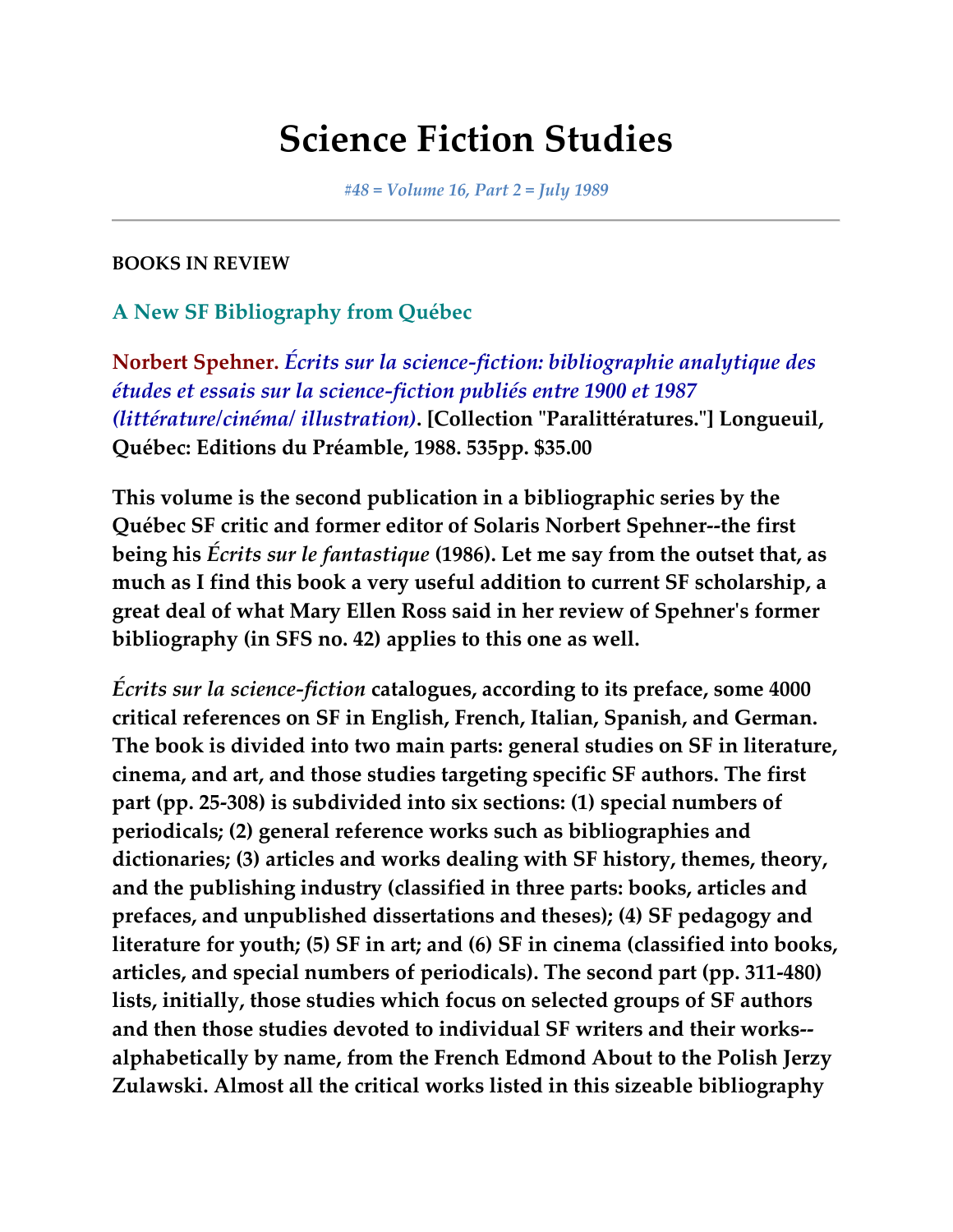**(as explained by Spehner in the Introduction) were written between 1900 and 1987, and a limited number of them are quite satisfyingly annotated.**

**On the positive side, this bibliography represents an impressive attempt to catalogue a vast array of multi-language SF criticism within a volume that is very "user-friendly." Although, as Spehner points out, it does not claim to be a totally exhaustive (and thus cannot be faulted--exclusively--on those grounds),** *Écrits sur...SF* **does succeed in citing an unparalleled number of studies on French SF: interesting articles that are sometimes difficult to locate, tucked away in lesser-known French fanzines. And, to my mind, this constitutes one of the greatest strengths of this publication--given the scarcity of other bibliographic listings on SF produced in France.**

**On the negative side, there are three fundamental areas of weakness in this new bibliography. The first is somewhat minor and simply annoying, but the second and third are of far greater concern and tend to undermine the book's authoritativeness and reliability.**

**First, the author's introduction is unnecessarily polemical and, at times, downright inflammatory. Before outlining the basic format of his book and offering a mode d'emploi for its use, Spehner launches into an extensive (and thickly sarcastic) diatribe against certain trends in contemporary "academic" SF criticism-- especially the work of certain SF theoreticians. Praising the simpler, more thematic SF criticism of the pre-structuralist era, Spehner demands: "Is SF a 'poetic of alterity,' a 'literature of cognitive estrangement,' or a 'rational novelistic speculation'? Who really cares except some university professors whose vocation and profession it is to seek out the impossible?" (p. 11). And he castigates certain "university" SF journals like** *SFS* **("It's edited in Montréal but it seems to us to be completely colonized by the Americans" [p. 16]) and** *Extrapolation* **for "the almost systematic use of a jargon [at once] hermetic, pretentious, snobbish, and- let's say it--deathly boring...[for] entire pages of indigestible prose and terminology...a jargon of caste" (ibid.). Needless to say, such blatant outbursts of personal bias and critical intolerance--coupled with an overall tone of rampant anti-Americanism--appearing in the opening pages of a (supposedly objective) bibliographical study, does tend to raise in the**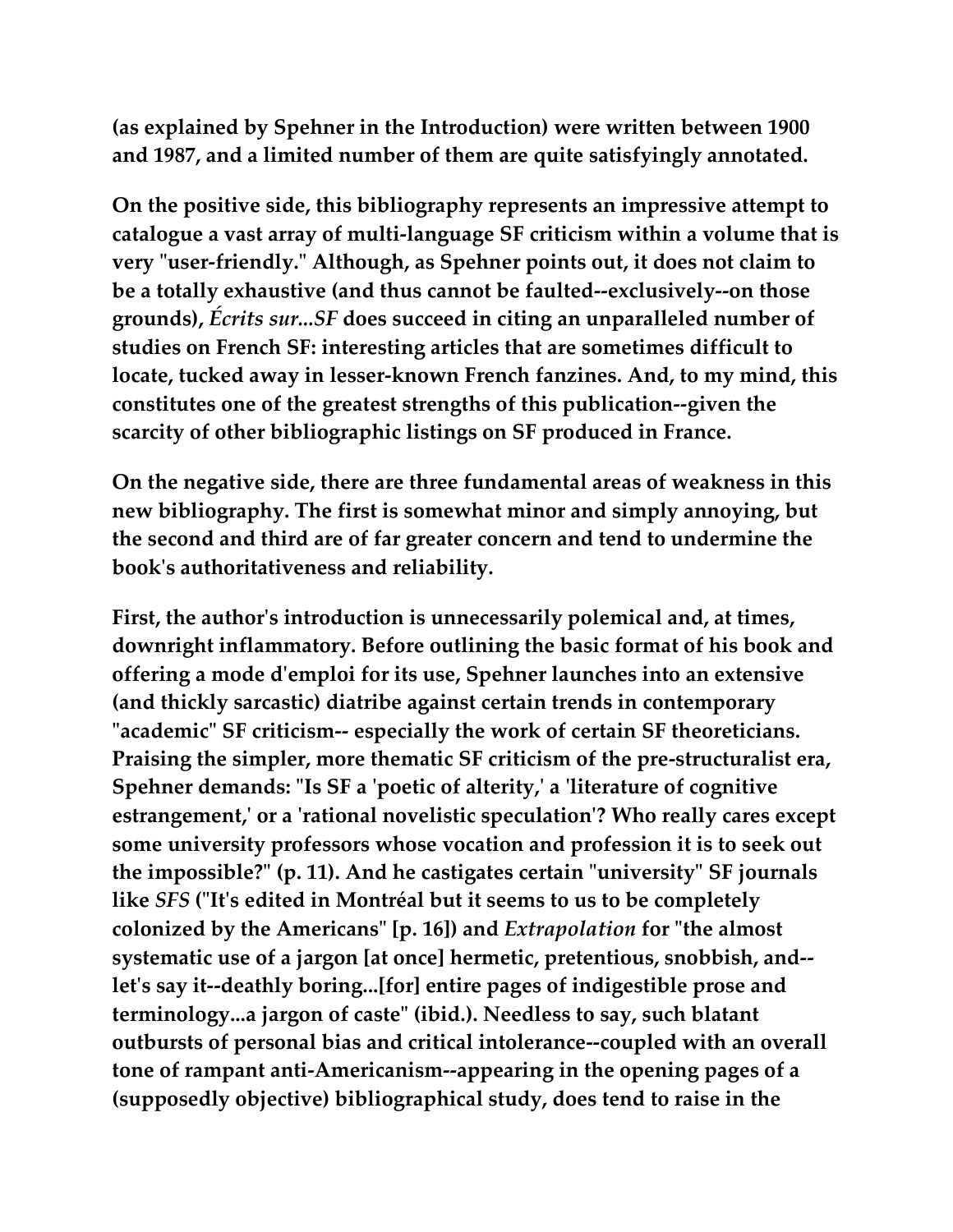**reader's mind some disturbing questions about how the various entries therein may have been judged for inclusion.**

**The second problem--perhaps an inadvertent result of the above bias and more serious for the SF researcher--concerns Spehner's choice of what to include. As I have said, he makes no claims to exhaustivity. However, when confronted by a large corpus of criticism from which certain representative selections must be made, the criteria used sometimes seem a bit perplexing. Take the works listed on Jules Verne, for example. Important (albeit rather "academic") milestone studies on Verne's works like those of Roland Barthes, Michel Butor, and Michel Carrouges are not mentioned, whereas several studies of much lesser significance are.**

**The third problem has to do with accuracy.** *Écrits sur...SF* **contains a disconcerting number of lacunae, misprints, inconsistencies, and just plain errors, typographical and other--to such an extent that, as Ross noted in reviewing his earlier bibliography, "they might very well tax the patience and test the ingenuity of a reader." In all fairness, I must add that most of these mistakes are fairly trivial: nonsensical page numbers ("pp. 361-163" [p. 164]); frequent run-on page numbers ("pp. 2526" or "pp. 6566" [p. 371]); persistent misspellings of words like "Apollo" (rendered as "Appolo" [p. 31]); contradictory chronology in serial periodicals (e.g., at one and the same point,** *Espace-Temps* **no. 6 is said to be the spring 1979 issue, while** *E-T* **no. 8 is identified as that for autumn 1978 [p. 200]); and even the strange alphabetization (as in this supposedly alphabetical sequence by title: "'La France...,' 'Science-fiction...,' 'Danger...,' 'Existe-t-il...,' 'Pourquoi...,' and 'Habite-t-on...'" [p. 167]).**

**But there are more serious errors in this book as well: Many references lack essential information like the year of publication, and many more lack volume and/or page numbers. In some cases, due to extremely careless editing, the name of the author and/or work is misspelled or the title itself is wrongly attributed, resulting in reference duplication and total confusion for the reader. Consider, for example, these two entries, which appear on facing pages (222-23): (a) "Cordon, Viviane C. Fantasmes et féminitude: aspects du récit utopique et de SF féminin en France et aux USA de 1960 à**